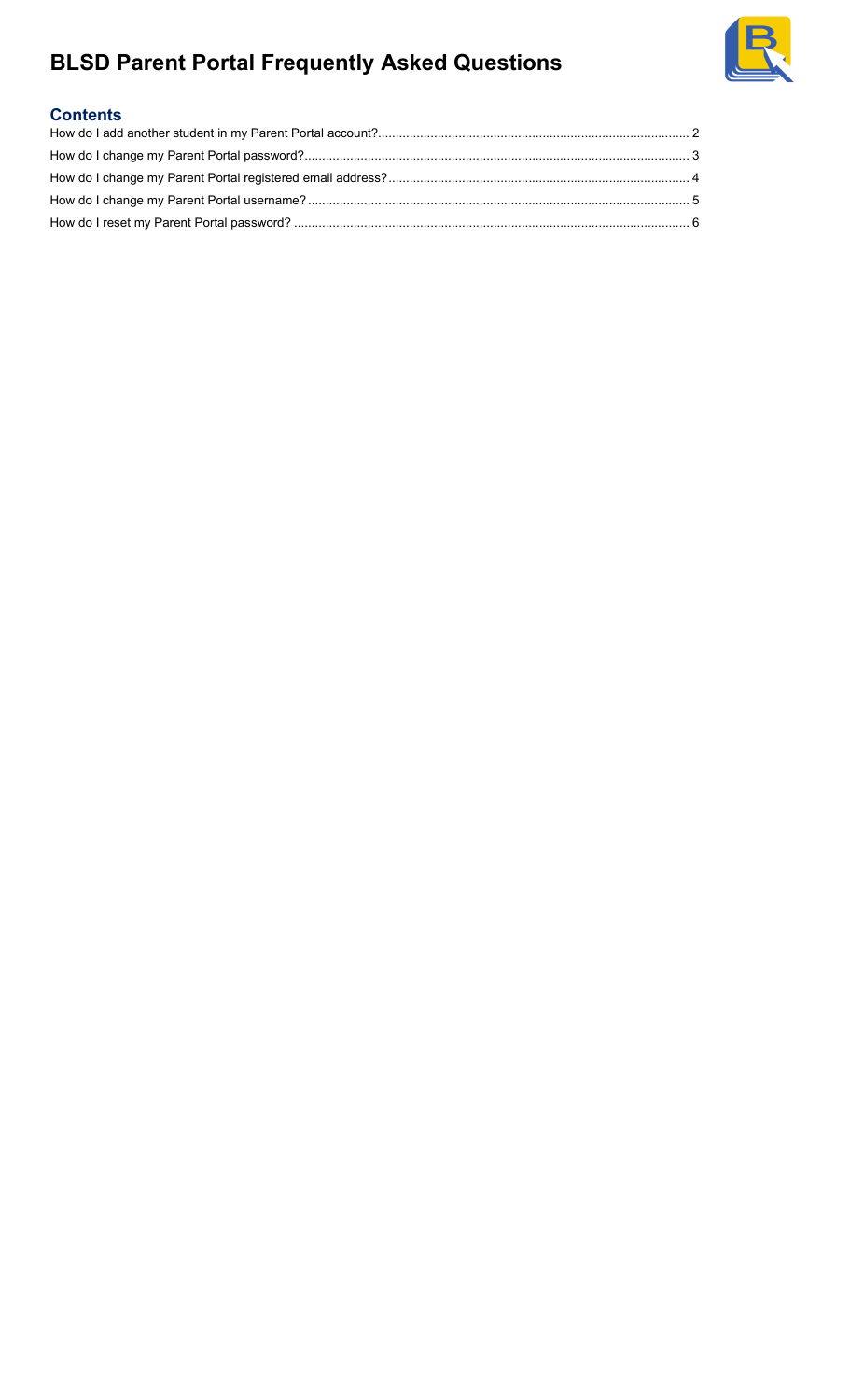

### How do I add another student in my Parent Portal account?

1. Open a browser and go to https://powerschool.blsd.ca/public

| English |                              |
|---------|------------------------------|
|         |                              |
|         |                              |
|         |                              |
|         | Forgot Username or Password? |

- 2. Login with your BLSD Parent Portal account credentials
- 3. Once logged-in, on the Navigation Pane click "Account Preferences."





5. In the Students' page, click on the Add button

| Navigation                                                              | $\mathbb{R}^n$                                                 | PS20.4 Dev Server |
|-------------------------------------------------------------------------|----------------------------------------------------------------|-------------------|
|                                                                         | A Your Action Is Required - Click here to review items.        |                   |
| <b>Excelses</b> and<br><i>Stendance</i><br><i>Class</i><br><i>Class</i> | <b>Account Preferences - Students</b>                          |                   |
| Grade History<br>Exploration                                            | Profile Students                                               |                   |
|                                                                         |                                                                | Add               |
| Attendance                                                              | My Students                                                    |                   |
| $\n1$ Absences                                                          | To add a student to your Parent account, click the ADD button. |                   |
| Email<br>Notification                                                   | <b>Burguilleum</b><br>Biographique                             |                   |
| Student Fees                                                            |                                                                |                   |

6. Please supply the following details:

| <b>Student Access Information</b> |                           |  |
|-----------------------------------|---------------------------|--|
| <b>Student Name</b>               |                           |  |
| <b>Access ID</b>                  |                           |  |
| <b>Access Password</b>            |                           |  |
| Relationship                      | -- Choose<br>$\checkmark$ |  |

#### Student Name: - Student's First Name

Access ID & Password: - (Please call the school to get the student's access ID and Password) Relationship: - Select the student's relationship with you

7. Click OK and check the Student's Tab to see the newly added student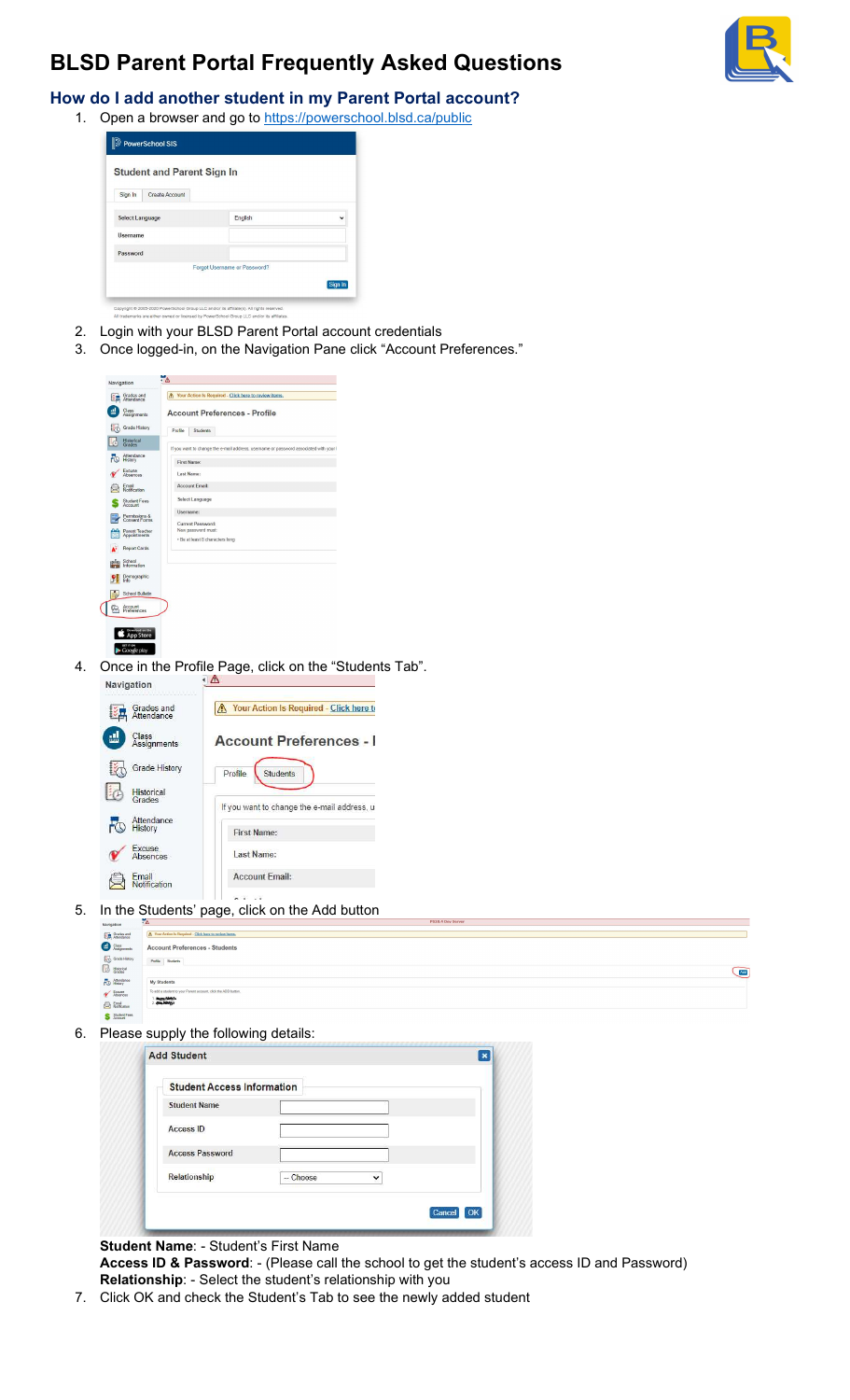

### How do I change my Parent Portal password?

1. Open a browser and go to https://powerschool.blsd.ca/public

|                 | PowerSchool SIS<br><b>Student and Parent Sign In</b> |                                                                                           |             |
|-----------------|------------------------------------------------------|-------------------------------------------------------------------------------------------|-------------|
| Sign In         | Create Account                                       |                                                                                           |             |
| Select Language |                                                      | English                                                                                   | $\check{ }$ |
| <b>Username</b> |                                                      |                                                                                           |             |
| Password        |                                                      |                                                                                           |             |
|                 |                                                      | Forgot Username or Password?                                                              |             |
|                 |                                                      |                                                                                           | Sign In     |
|                 |                                                      | Copyright @ 2005-2020 PowerSchool Group LLC and/or its affiliate(s). All rights reserved. |             |

All trademarks are either owned or licensed by PowerSchool Group LLC and/or its affiliates.

- 2. Login with your BLSD Parent Portal account credentials
- 3. Once logged-in, on the Navigation Pane click "Account Preferences."



4. Under the Profile tab>Password, click the edit icon

#### **Current Password:** New password must

- 5. Supply the following:
	- Current Password: this is the same password you used to login New Password: for security reason's please ensure that the below criteria is met  $\boxtimes$  8 characters
	- **Ø** 1 Capital letter
	- **Ø** 1 Lower case letter
	- **⊠** 1 Number
	- 1 Symbol
- 6. Once the password qualifies, it will then give you a message that the reset was successful. 7. An email confirmation and receipt will also be sent to your registered mail.

| from: <powerschool@blsd.ca></powerschool@blsd.ca>                                                                                       |
|-----------------------------------------------------------------------------------------------------------------------------------------|
| Date: Mon., Apr. 19, 2021, 10:58 a.m.                                                                                                   |
| subject: Your PowerSchool Parent account information has changed.                                                                       |
| Гo:                                                                                                                                     |
|                                                                                                                                         |
|                                                                                                                                         |
| ou have received this notification because the following information for your PowerSchool Parent account has changed:                   |
|                                                                                                                                         |
| Your account password was changed                                                                                                       |
|                                                                                                                                         |
| The change was made on 04/19/2021 at 10:57 AM.                                                                                          |
|                                                                                                                                         |
| f the changes described above are accurate, no further action is needed. If anything does not look right, contact your school directly. |
|                                                                                                                                         |
| sent on behalf of powerschool@blsd.ca                                                                                                   |
|                                                                                                                                         |
|                                                                                                                                         |
| ent on behalf of powerschool potsd.ca                                                                                                   |
|                                                                                                                                         |
|                                                                                                                                         |

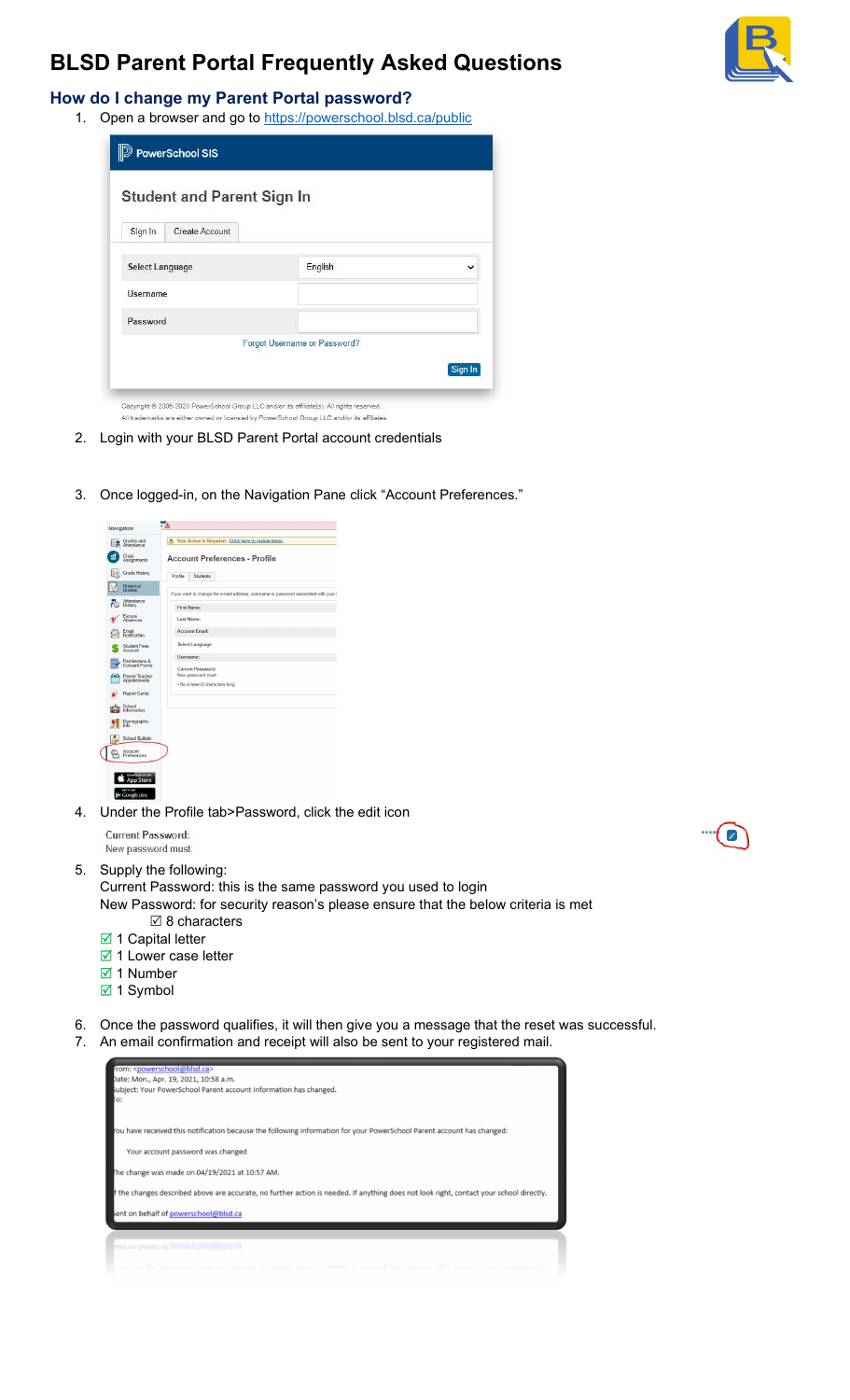

How do I change my Parent Portal registered email address?

1. Open a browser and go to https://powerschool.blsd.ca/public

| <b><i><u>D</u></i></b> PowerSchool SIS<br><b>Student and Parent Sign In</b> |                       |                                                                                           |              |
|-----------------------------------------------------------------------------|-----------------------|-------------------------------------------------------------------------------------------|--------------|
| Sign In                                                                     | <b>Create Account</b> |                                                                                           |              |
| <b>Select Language</b>                                                      |                       | English                                                                                   | $\checkmark$ |
| <b>Username</b>                                                             |                       |                                                                                           |              |
| Password                                                                    |                       |                                                                                           |              |
|                                                                             |                       | Forgot Username or Password?                                                              |              |
|                                                                             |                       |                                                                                           | Sign In      |
|                                                                             |                       | Copyright @ 2005-2020 PowerSchool Group LLC and/or its affiliate(s). All rights reserved. |              |

All trademarks are either owned or licensed by PowerSchool Group LLC and/or its affiliates.

- 2. Login with your BLSD Parent Portal account credentials
- 3. Once logged-in, on the Navigation Pane click "Account Preferences."



4. Under Account Email section, change the address to reflect your new email address

| To:<br>You have received this notification because the following information for your PowerSchool Parent account has changed:<br>Email Address changed from <b>All Action</b> @gmail.com to <b>External @blsd.ca</b><br>The change was made on 04/19/2021 at 10:58 AM.<br>If the changes described above are accurate, no further action is needed. If anything does not look right, contact your school directly.<br>Sent on behalf of powerschool@blsd.ca | Subject: Your PowerSchool Parent account information has changed. |  |  |
|-------------------------------------------------------------------------------------------------------------------------------------------------------------------------------------------------------------------------------------------------------------------------------------------------------------------------------------------------------------------------------------------------------------------------------------------------------------|-------------------------------------------------------------------|--|--|
|                                                                                                                                                                                                                                                                                                                                                                                                                                                             |                                                                   |  |  |
|                                                                                                                                                                                                                                                                                                                                                                                                                                                             |                                                                   |  |  |
|                                                                                                                                                                                                                                                                                                                                                                                                                                                             |                                                                   |  |  |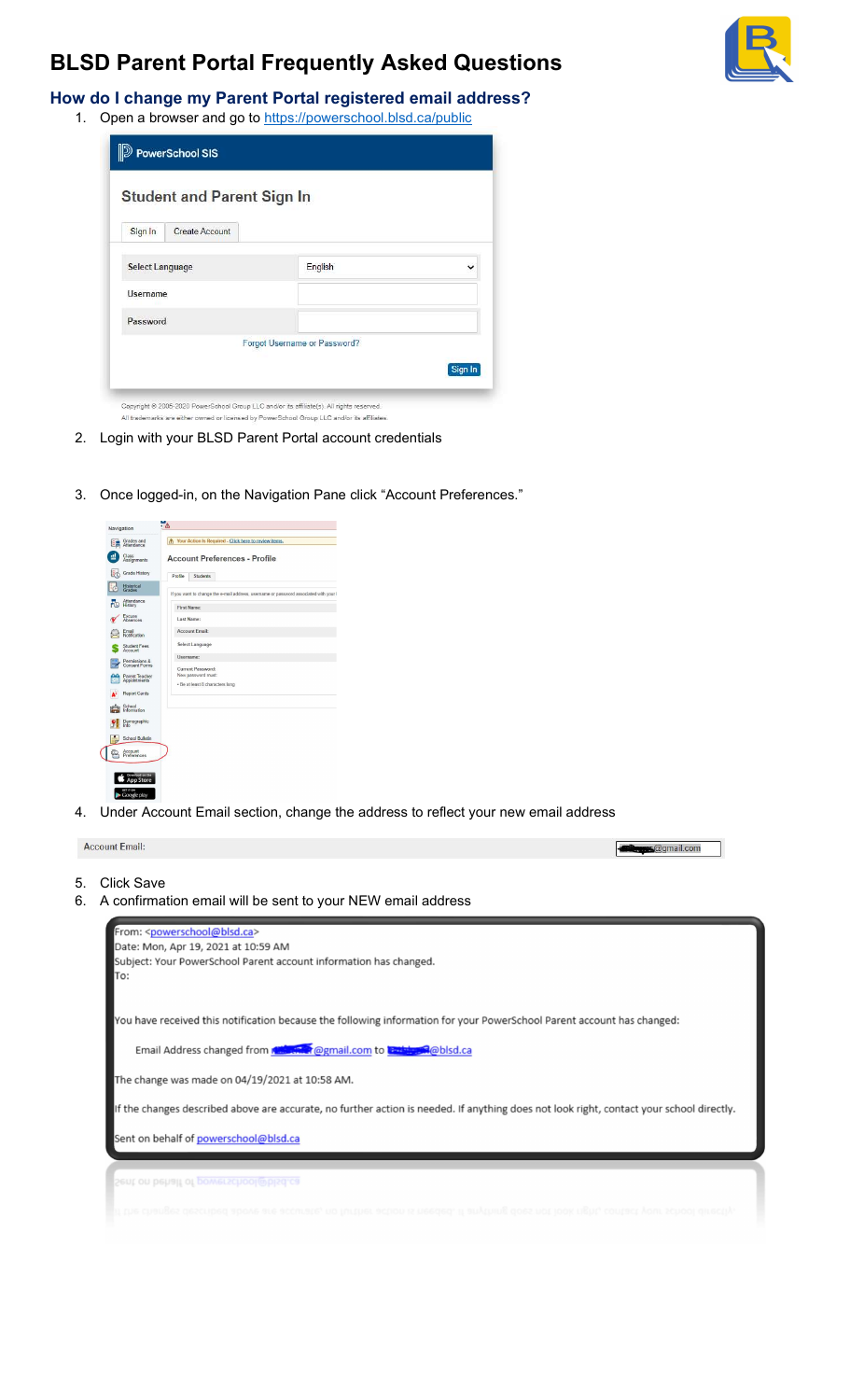

 $\Box$ 

### How do I change my Parent Portal username?

1. Open a browser and go to https://powerschool.blsd.ca/public

|                 | PowerSchool SIS<br><b>Student and Parent Sign In</b> |                                                                                           |             |
|-----------------|------------------------------------------------------|-------------------------------------------------------------------------------------------|-------------|
| Sign In         | <b>Create Account</b>                                |                                                                                           |             |
| Select Language |                                                      | English                                                                                   | $\check{ }$ |
| <b>Username</b> |                                                      |                                                                                           |             |
| Password        |                                                      |                                                                                           |             |
|                 |                                                      | Forgot Username or Password?                                                              |             |
|                 |                                                      |                                                                                           | Sign In     |
|                 |                                                      | Copyright @ 2005-2020 PowerSchool Group LLC and/or its affiliate(s). All rights reserved. |             |

All trademarks are either owned or licensed by PowerSchool Group LLC and/or its affiliates.

- 2. Login with your BLSD Parent Portal account credentials
- 3. Once logged-in, on the Navigation Pane click "Account Preferences."



4. Under the username field, click on the edit icon

Username:

5. Change to your desired username; for ease of use you can use your FULL email address as your username.